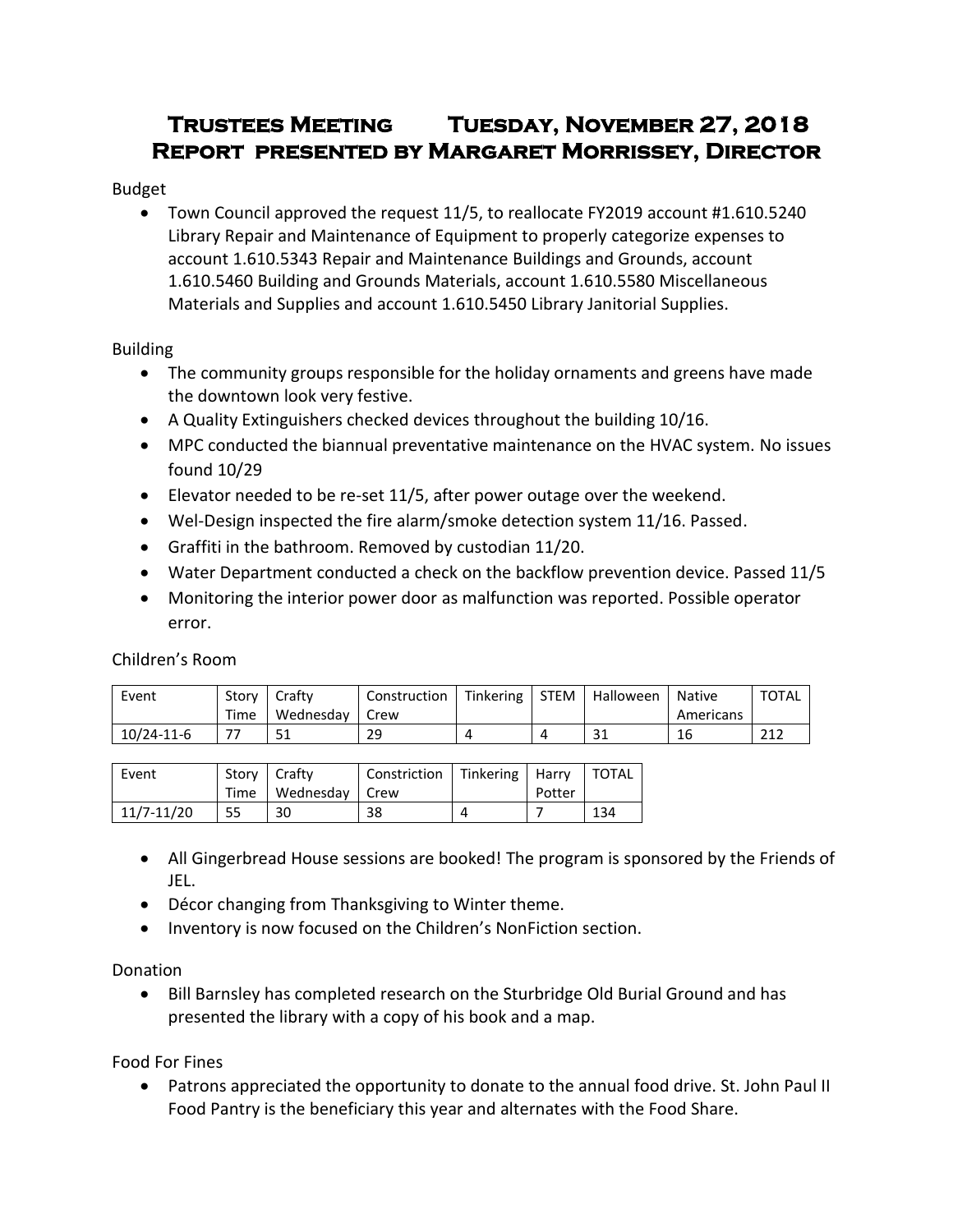Friends of JEL

 Gifted a gorgeous wreath and roping from the Southbridge Garden Club to decorate the main hall.

Grants

 Requested partnership with Lions Club to have EnChroma - colorblindness correction glasses available for patrons to try.

Media

- Interview with Max on the forthcoming programs
- Dr. Elizabeth Blood's presentation *Southbridge 100 Years Ago* and Dale Monette's Year of the Bird presentation are now available on Southbridge TV YouTube.

Meetings

- Attended the annual meeting of the Massachusetts Library System at College of the Holy Cross 11/5
- Attended the farewell event at Pearl Crawford Library for director Karen Wall 11/5

Meetings

- Attended Area Library Directors meeting at Sturbridge Town Hall 10/29.
- Two staff attended the introduction to MUNIS meeting 10/30
- Circulation Supervisor attended the annual meeting of the C/WMARS network 11/1.
- Attended the annual conference of the MA Library System at College of the Holy Cross 11/5.

**Outreach** 

- The annual *Food For Fines* program is off to a great start with patrons donating food for St. John Paul II food pantry (alternates with Catholic Charities).
- The library has a donation bin for the Toys Drive organized by Cops N Kids and Lions Club. Generous donations coming in from the community.

Programs

- Giving Thanks display promoting seasonal materials and honoring the holiday. A library has been in touch requesting permission to use our photo of the display as their banner!
- Rob Goff of Agawam Paranormal visited the library on 10/19 to give a presentation titled "Ghostology 101." He drew a great crowd, and has presented at several other area libraries to good reviews.
- Jen Santoro, doctoral candidate at UVM, Danelle Laflower, and John Scanlon of MA Wildlife presented a program about the impact of the 2011 tornado on the region's natural resources on 10/25. This program was recorded for SCTV.
- November's featured artist is FOGGer. His exhibit uniquely involves black lights and 3D glasses to view the artwork differently.
- Screened *Greater Southbridge* on Thursday, 11/8 as part of the Library Box Office series, due to popular demand and the unavailability of the film. Permission to screen was obtained from Rod Murphy, producer.